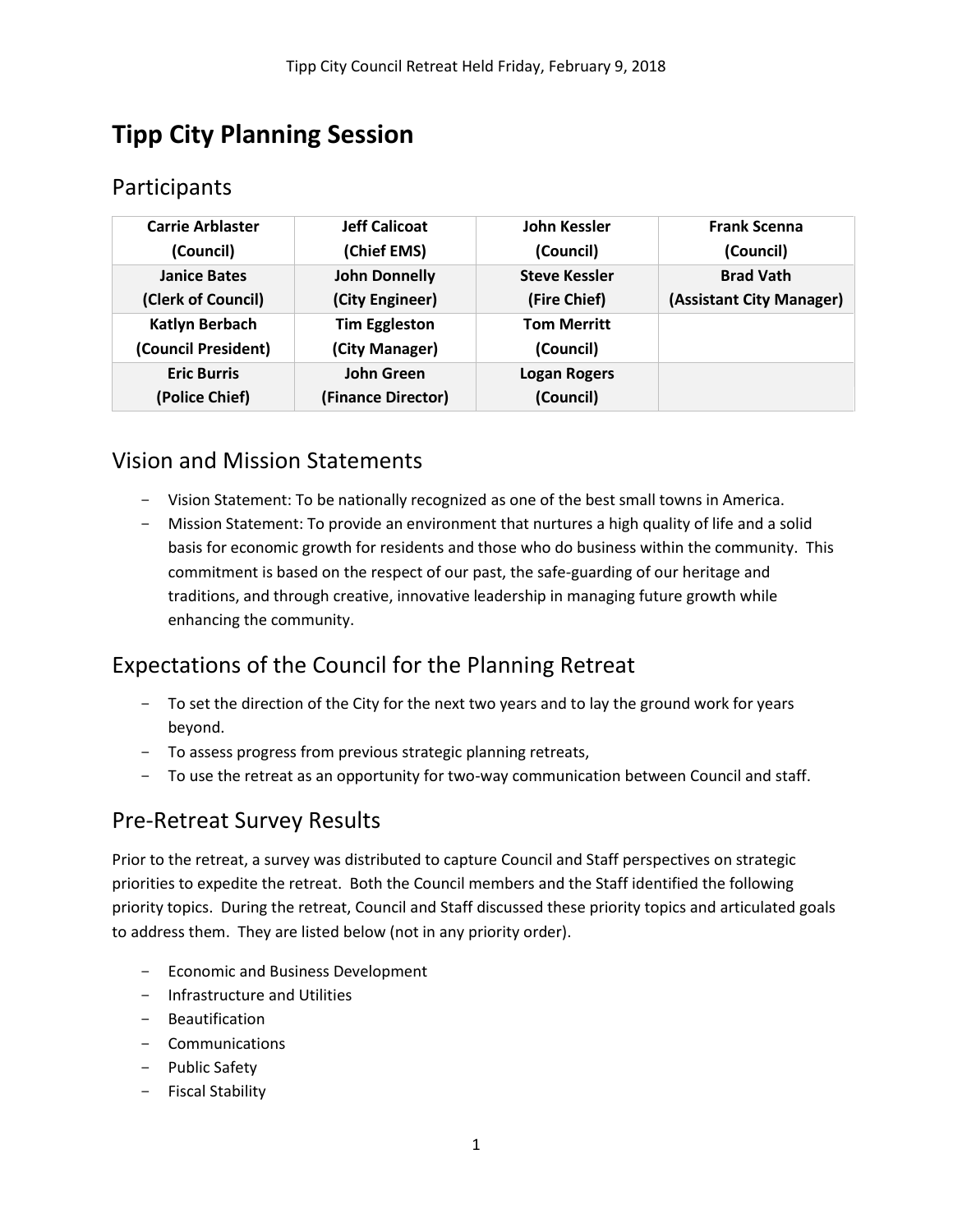The next step after finalizing this document will be for Staff to develop strategies to address the goals. In this way, Council will have established goals as policy guidance, while Staff will develop strategies that operationalize the goals.

## Goal Session to set the Direction for the City

### **I. Topic: Economic and Business Development**

**Background:** Tipp City has three local organizations that lead economic and business development for the City—the Chamber of Commerce, the Downtown Tipp City Partnership, and the City of Tipp City. The Chamber focuses its expertise on small and medium sized commercial enterprises, primarily those outside the downtown. The Downtown Partnership focuses on downtown businesses, which are primarily service establishments. The City focuses on major industry and commercial employers. Each of these organizations shares information with the other to optimize their respective specializations and to avoid duplication of services. At the same time, the City can work as a partner with one or both of the other economic development organizations to meet businesses' needs.

#### **Goal:**

- 1) Build upon the relationship with Downtown Tipp City Partnership and the Chamber of Commerce to ensure a clear strategy concerning downtown properties.
- 2) Monitor City-owned properties that are downtown and retain government services in the downtown that merchants need.

**Background:** A key strategy to sustaining government services provision while mitigating the amount of taxes that must be generated from households is to grow and diversify the economy. Tipp City's long-term economic growth depends on industrial and commercial development.

#### **Goal:**

- 3) Allocate a proportion of the Assistant City Manager's time to strengthening commercial development in Tipp City.
- 4) Create a database and present it on the City website to advertise available commercial properties.
- 5) Develop a plan to present to Council on the pros and cons of pursuing state certified industrial sites. An Ohio Job Ready Site Certification ensures future investors that the property (1) meets site selection standards and (2) includes the necessary attributes demanded.

#### **Goal:**

6) Optimize the City's ability to advance, encourage, and promote the industrial and commercial development of the City by standing up a strong Community Improvement Corporation (CIC).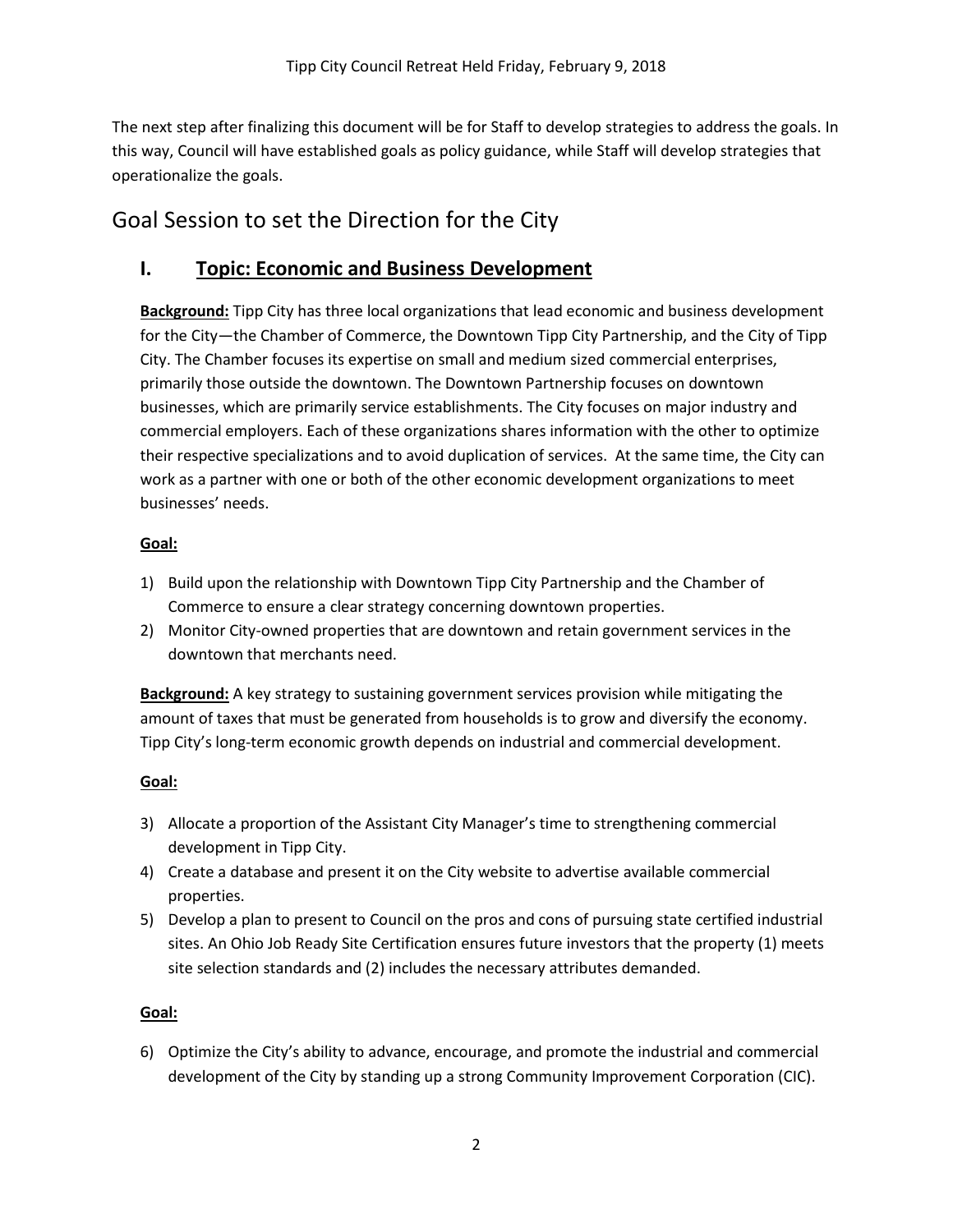- a. Staff to develop a memorandum that describes the steps to create a CIC or to revitalize an existing CIC.
- b. Establish a downtown revitalization group that can spearhead the effort to strengthen the CIC.
- c. The long-term role of the CICI will be to purchase key properties and obtain best use for those properties.

**Background:** Broadway Elementary and Nevin Coppock Elementary are two older facilities in the community. The Board of Education is currently working on a master facilities plan and has not yet determined the use of those two buildings. A decision is expected in the next 6-18 months.

#### **Goal:**

7) Develop a vision for the school properties on Broadway and Nevin in the case that they become available. Explore park and community center ideas, among others.

**Background:** Currently, a heavily used railroad track controlled by CSX Transportation runs through Tipp City. Approximately 30-35 trains run through daily and it is expected to increase to 40-50 in the near future. The sound of their horns affect both residential and business areas. Quiet zones have been established in some communities so that the locomotive engineers do not sound the horn when approaching public crossings. The City then has to account for the increased risk of there being no horn by adding extra safety features to those effected crosswalks. The City of Loveland, Ohio has recently enacted these quiet zones and can serve as an example for Tipp City.

#### **Goal:**

8) Develop a plan for instituting quiet zones along the railroad tracks that go through town, including cost estimates and liability information.

### **II. Topic: Infrastructure and Utilities**

**Background:** To accomplish the City's mission to provide a high quality of life and a solid basis for economic growth for residents and businesses, Tipp City will need to continue to invest in its infrastructure. The current 10 year Capital Improvement Plan (CIP) is expiring in 2020 and will need to be on the ballot that year for renewal. A CIP allows for a systematic evaluation of all potential capital projects at the same time, and provides the ability to stabilize debt and consolidate projects to reduce borrowing costs. Other than annual paving, the City has completed all of its major projects for streets in the 10 year plan; reconstruction projects were front-loaded and are now being paid down. The current CIP enables the City to schedule and implement infrastructure improvements. Improvement needs will continue beyond 2020 when the current CIP will end. It is important to communicate the CIP progress and the need for renewal to citizens. There was a suggestion to hire a public relations professional to better get the message out about how important the CIP is and to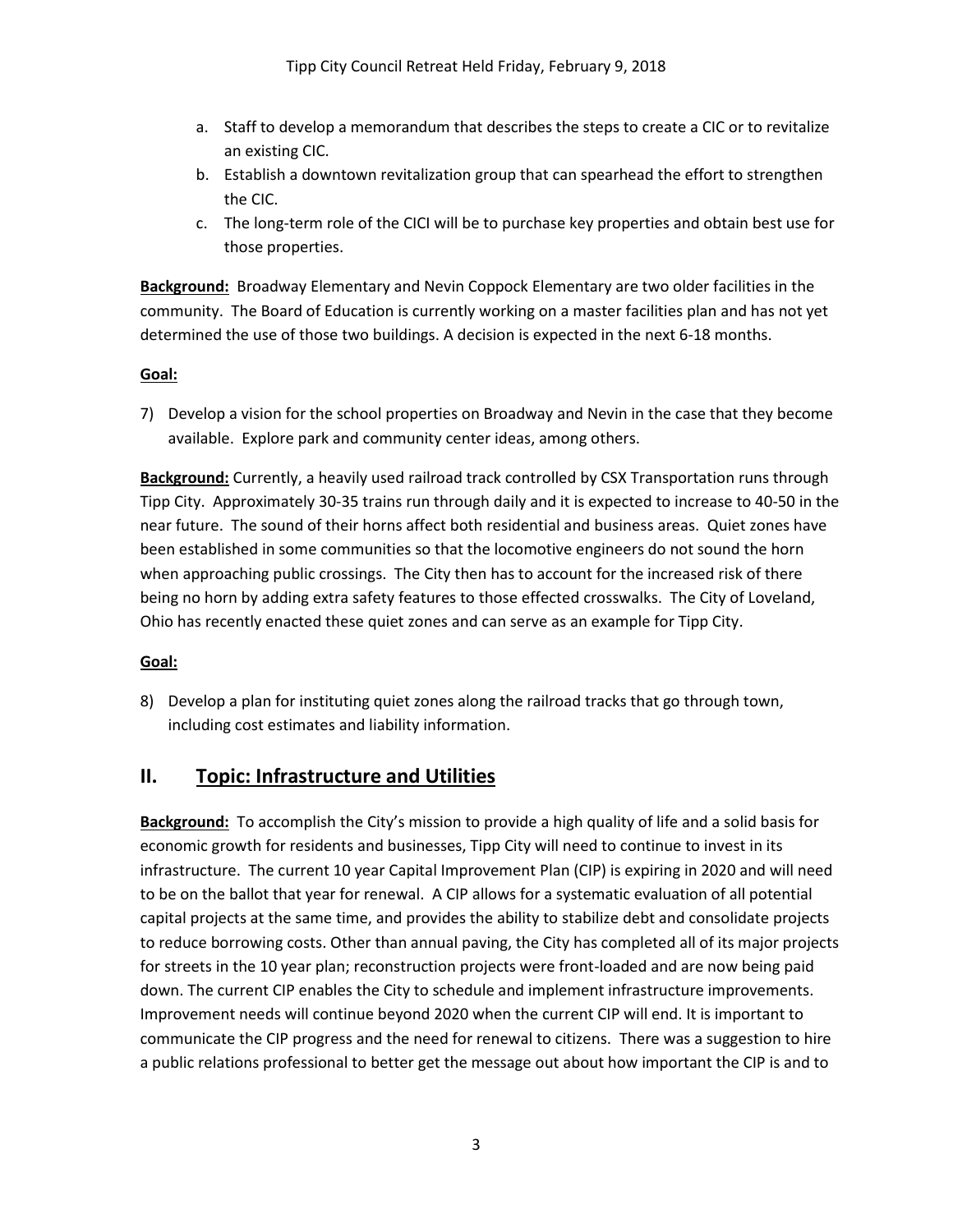communicate the need for renewal, however, the Council decided to revisit that suggestion in 2019 and to work with current resources for 2018.

#### **Goal:**

- 9) Begin developing a plan to renew the 0.5% CIP levy (the prep time to develop the 10-year plan is about 8 months).
	- a. Establish a 30 member committee and begin the process of educating them (explaining funding flows and regulations).
	- b. Starting immediately, create communication materials to inform citizens about CIP progress in preparation of a renewal campaign. Such ideas mentioned were: placing a letter in with the utility bill about projects that were bought and paid for; "your tax dollars at work" signs on projects; a regular column in the newsletter; press releases; and city manager comments at public meetings.
	- c. Delineate major future infrastructure investments such as annual repaving needs of \$800,000 to \$1 million (up from \$600,000 annually); potential building implications for the Fire/EMS Department; a potential overpass; etc.
- 10) Continue to ensure that the City can service development through its utility infrastructure.
	- a. Continue to map City infrastructure (electric, water, and sewer lines are currently all mapped; the City is now mapping street signs).
	- b. Make the maps available to developers and to the public.
	- c. Continue to ensure that the Fire/EMS Department has access to this information.
	- d. Determine whether the Miami Valley Regional Planning Commission wants Tipp City's GIS data.
	- e. Work with Dayton Power & Light (DPL) to ensure the viability of the one line that comes into Tipp City from DPL.

### **III. Topic: Beautification**

**Background:** As mentioned in the 2014 and 2016 Tipp City Strategic Plans, there has been a distinct decrease in maintenance of the I-75 right of way by the Ohio Department of Transportation that has continued over the last decade. The Council, staff, and citizens recognize the opportunity to improve this space as a main gateway into the City. They also recognize there are many thoughts and opinions on how this gateway should look and would like community input before committing to a concept.

#### **Goals:**

- 11) Obtain from the Ohio Department of Transportation a time line for bridge repair.
- 12) Develop concepts for how the I-75 exit 68 gateway should look by engaging community groups, such as the Chamber of Commerce and others, and agree on a low maintenance concept to present to Council.
- 13) Create and release a request for proposal (RFP) for FY 2019.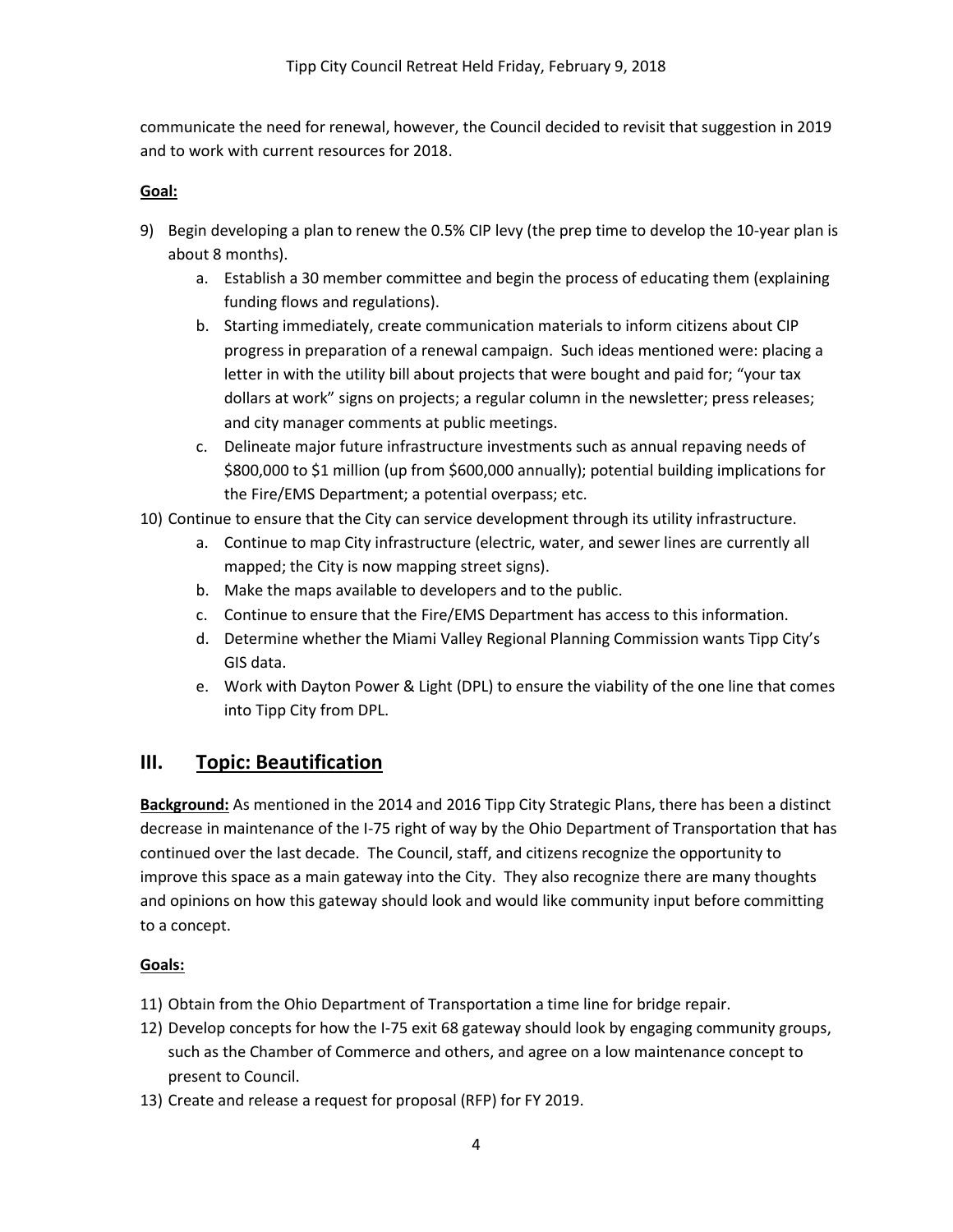## **IV. Topic: Communications**

**Background:** Tipp City has made communications a strategic priority with the intent of increasing public awareness of the policies and programs of the City and generating enhanced engagement of constituents and partners. City websites are important to this communications strategy. Cities can use websites not just as a tool for broadcasting information, but as a space for interaction, feedback, and resident participation. Another important communications and engagement strategy is to ramp up the relationship with the School District and other boards to identify opportunities for shared services and other collaborative activities.

#### **Goals:**

- 14) Add to the city website an "Ask the Mayor" or "Ask the Council President" feature to help engage citizens with these officials and to get their questions answered.
- 15) Staff will research and provide information on a possible interactive electronic display that would provide information about what's happening in the City, a map, and advertisements for local businesses, among others.
- 16) Promote Council collaboration with the School Board and the Township.
	- a. Involve high school students in the government by having a student representative on the Council and/or provide mock council meetings with the student government.
	- b. Coordinate quarterly meeting schedules with the school board and other local community organizations, such as the zoning and restoration boards, and ensure updates are regularly communicated to Council.
	- c. Coordinate with the School Board on: levy timing, building plans, the impact of development/tax abatements on schools, industry trends to inform school counselors on the jobs for the future, stadium coordination, etc.
	- d. Coordinate with the Township on single family home development plans, commercial development, annexations, a water district, and a potential fire/EMS district.
- 17) Create and give Council access to a 30 day calendar with draft agendas for the month's meetings.

### **V. Topic: Public Safety**

**Background:** In past years, cities across the U.S. had sizable numbers of volunteers supporting the full-time fire/EMS staff. But there is a nationwide problem, according to Bernie Ingles, president of the Ohio Fire Chiefs Association. Some people estimate that there has been a drop in the number of volunteer firefighters in the U.S. from 300,000 to 50,000. There is also a nationwide shortage of part-time firefighters and turnover rates can be very high. Several fire chiefs say that their part-time firefighters work at two or three stations and this adds to the complexity of staffing fire stations. Tipp City is not exempt from this issue and needs to explore options for transitioning their volunteer and part-time fire and EMS personnel. With an increased demand for firefighters occurring across all communities, Tipp City is losing its volunteer firefighters to neighboring communities. Furthermore,